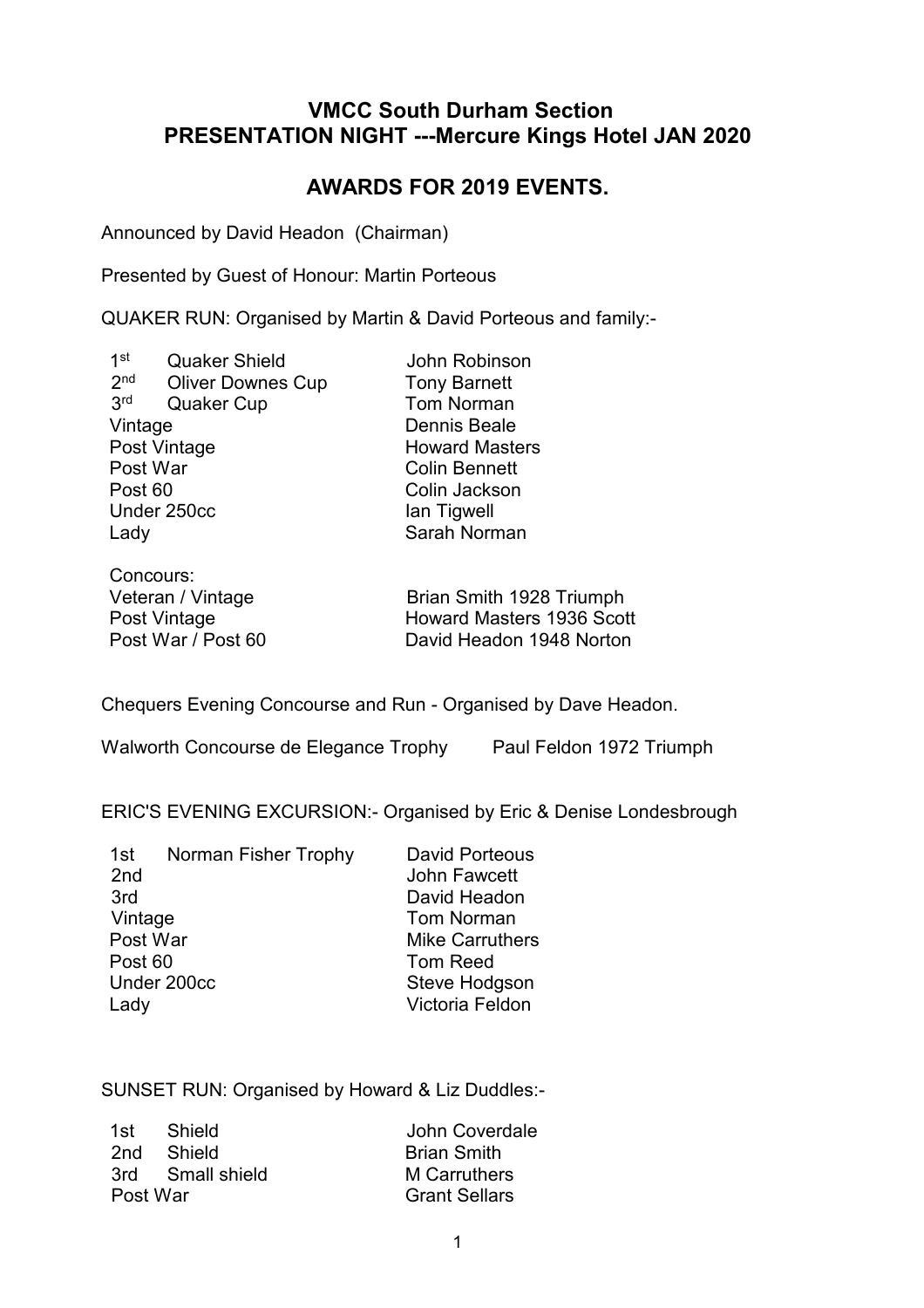#### Post 60 Dave Headon

### CHAIRMANS RUN :- Organised by David and Lynn Headon

| <b>David Porteous</b> |
|-----------------------|
| <b>Anthony Bailey</b> |
| Colin Jackson         |
| John Robinson         |
| <b>Norman Stevens</b> |
| <b>Colin Cook</b>     |
| Steve Hodgson         |
| Victoria Feldon       |
|                       |

BAYDALE RUN:- Organised by Bobby Robinson

| 1st Nick Robson Shield |                     | <b>David Porteous</b>   |
|------------------------|---------------------|-------------------------|
|                        | 2nd Baydale Cup     | <b>Rachel Houchin</b>   |
|                        | 3rd T Holmes Trophy | John Robinson           |
| Vintage                |                     | <b>Chris Richards</b>   |
| Post War               |                     | Pete Bates              |
| Post 60                |                     | <b>Terence Anderton</b> |
|                        |                     |                         |

## ANNIVERSARY RUN :- Organised by Michael Carruthers & Linda Easby

| 1st<br>3rd          | <b>Fisher Trophy</b><br>2nd Anniversary Cup | David Porteous<br><b>Brian Smith</b><br>Victoria Feldon |
|---------------------|---------------------------------------------|---------------------------------------------------------|
| Post War<br>Post 60 |                                             | <b>Ged Watson</b><br>Paul Feldon                        |

TRIALS CHAMPIONSHIP :- Organised by Roy Sturgeon.

| Champion                                                                      | <b>Tocketts Mill Shield</b> | <b>Graham Powell</b> |
|-------------------------------------------------------------------------------|-----------------------------|----------------------|
| 2nd                                                                           | <b>Gem Trials Trophy</b>    | <b>Paul Harrison</b> |
| 3rd                                                                           |                             | Dave Headon          |
| <b>Pre Unit and Twin Class Statuete</b><br>(trophy donated by Howard Duddles) |                             | Steve Wigglesworth   |

The John Webb BSA Trophy for meritous performance (donated by Rob of our trials for many years.).Edwards) : Roy Sturgeon------(for his organisation